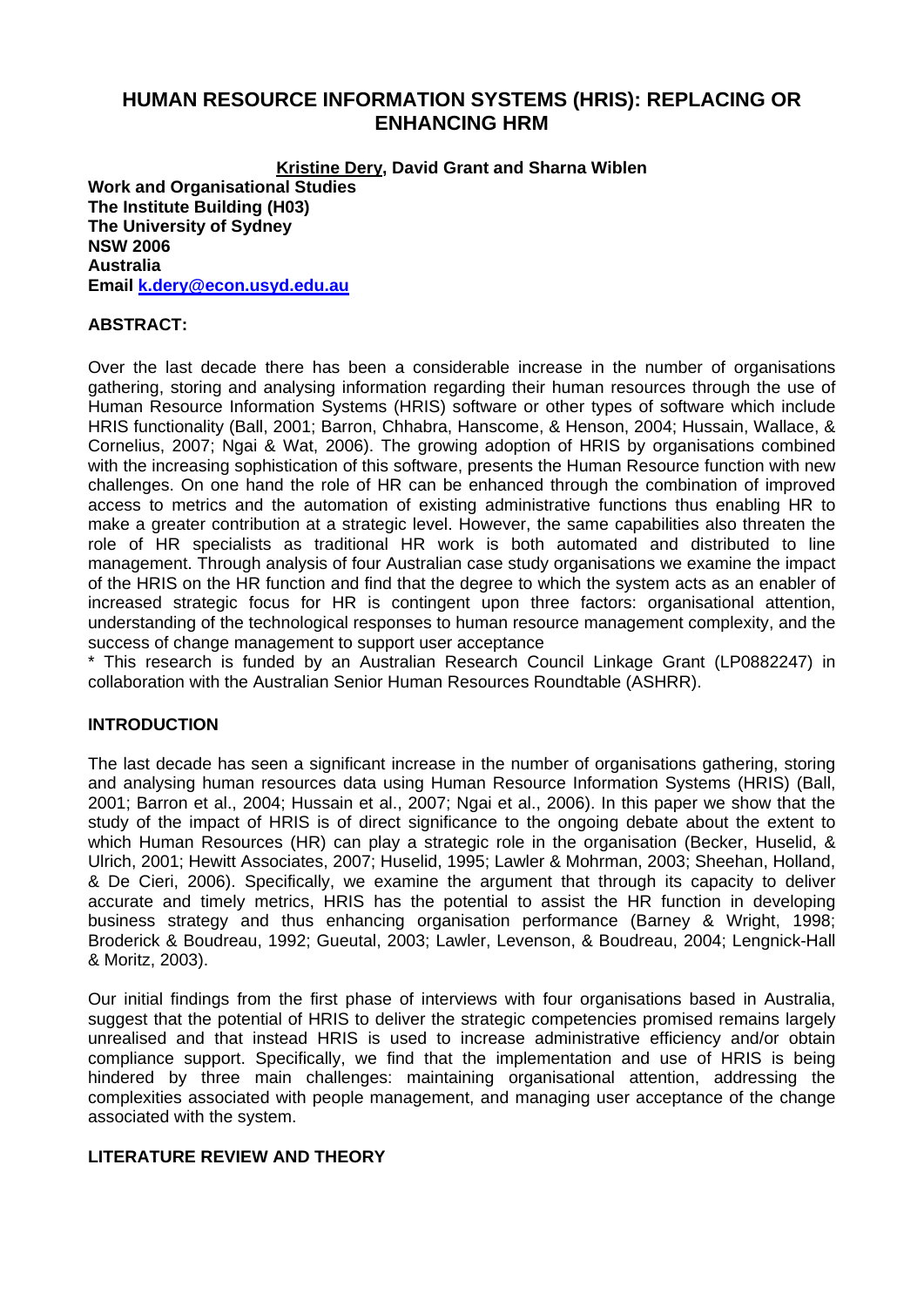The current generation of HRIS automate and devolve routine administrative and compliance functions traditionally performed by corporate HR departments and can facilitate the outsourcing of HR (Barron et al., 2004). In doing so, HRIS not only make it possible for organisations to significantly reduce the costs associated with HR delivery, but also to reassess the need for retaining internal HR capabilities. However, HRIS also provide HR professionals with opportunities to enhance their contribution to the strategic direction of the firm. First, by automating and devolving many routine HR tasks to line management, HRIS provide HR professionals with the time needed to direct their attention towards more business critical and strategic level tasks, such as leadership development and talent management (Lawler et al., 2003). Second HRIS provides an opportunity for HR to play a more strategic role, through their ability to generate metrics which can be used to support strategic decision making (Hendrickson, 2003; Lawler et al., 2004; Lengnick-Hall et al., 2003).

The existing literature on HRIS suggests that they have different impacts on HR across organisations, but provides little explanation for this variation. Early surveys suggested that HRIS were used predominantly to automate routine tasks and "to replace filing cabinets" (Martinsons, 1994). Ball (2001) concluded that HR had missed the strategic opportunity provided by HRIS. More recent research shows greater use of HRIS in support of strategic decision making by HR (Hussain et al., 2007). However, the extent to which HRIS is used in a strategic fashion differs across organisations, with the vast majority of organisations continuing to use HRIS simply to replace manual processing and to reduce costs (Bee & Bee, 2002; Brown, 2002).

 Recent debates about technology and organisation have highlighted the importance of social context and sought to develop frameworks which acknowledge both the material and social character of technologies including HRIS (Dery, Hall, & Wailes, 2006). Accordingly, theories which can be considered as 'social constructivist' can play an important role in the study of technology as they explicitly recognise that technologies, such as HRIS, can not be evaluated and analysed without having an explicit understanding of the context of individuals and groups which consequently comprehend, interpret, use and engage with the technology (Grint & Woolgar, 1997; Orlikowski & Barley, 2001; Williams & Edge, 1996).

Social constructionist views offer insights into the implementation and use of HRIS in a number of ways. In this study we draw on the social construction of technology and technologies-in-practice literature. The social construction of technology (SCOT) approach challenges the idea that technologies and technological artefacts have a pre-given and fixed meaning and in its place argues that the process, design and selection of technologies are open and can be subjected to contestation (Pinch & Bijker, 1984). Thus a technology is seen to be characterised by 'interpretative flexibility' and various 'relevant social groups' who articulate and promote particular interpretations of it. This meaning, over time tends to become accepted and the interpretation of the technology stabilised (Dery et al., 2006).

In similar tradition to SCOT approaches, the technologies-in-practice approach endeavours to recognise the inability to separate the technology from surrounding social relations. Orlikowski (2000) conceives of technologies-in-practice as the structure that is enacted by users of a technology as they use the technology in recurrent ways. The important implications of this idea for the purposes of this research is the realisation that it is only when individuals use the HRIS that the associated social practices will frame and determine the value that they attribute to it. Hence the process of using a technology involves users interacting with 'facilities' (such as the properties of the technology artefact), 'norms' (such as the protocols of using the technology), and 'interpretative schemes' (such as the skills, knowledge and the assumptions about the technology as might be positioned by the user) (Dery et al., 2006).

Both of these approaches are important and useful as they recognise that when considering relationships and experiences with technology, it is essential that social factors and previous experiences be considered. Therefore the opinions of respondents can only be understood in the context of individuals and groups comprehending, interpreting, using and engaging with the technologies (Dery et al., 2006).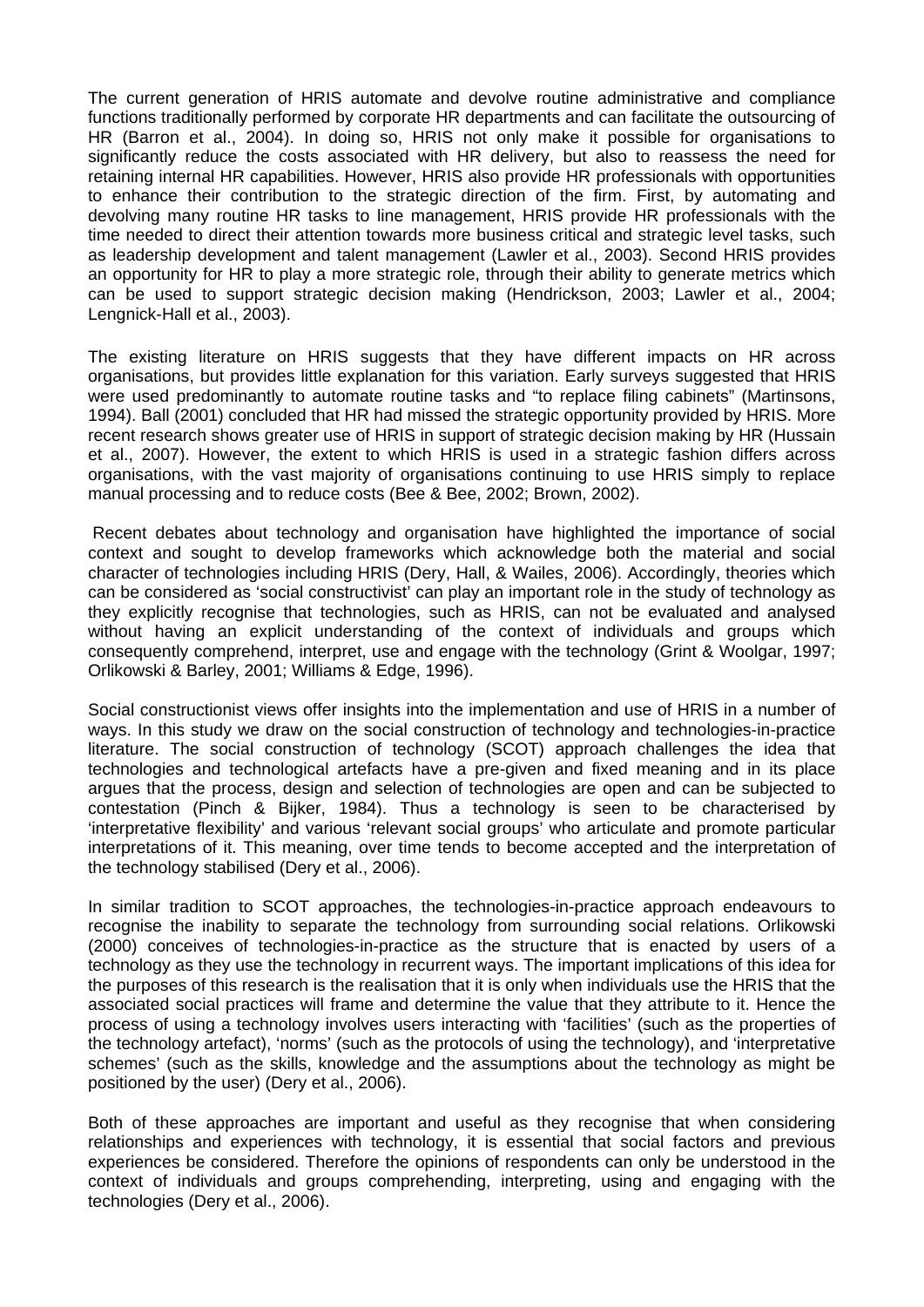The study discussed in this paper was initiated after a preliminary survey of the use of HRIS in 138 Australian Listed companies (Grant, Dery, Hall, & Wailes, 2007). The survey found that although 50% (n=69) of the participant organisations were found to have an HRIS, the extent to which they were being used in a strategic manner varied and for the most part the claimed potential of the information systems was not being realised. For example, while 91% of organisations with an HRIS used the systems in order to process and record leave, only 34% used them in relation to staff planning. In order to gain further insights into these results, the present study explores the impact of HRIS on the HR function in detail over a three year period at four large Australian organisations using a multiple case study approach (Yin, 2003). Specifically, the project examines whether HRIS enhances the strategic contribution of HR by exploring the ways in which HR professionals might make more effective use of these systems.

The project is informed by three research questions:

- **1.** Is there evidence to suggest that HR is using opportunities provided by the HRIS to enhance its contribution to firm strategic direction?
- **2.** How do different organisational characteristics affect the ability of HR to use the opportunities provided by HRIS to act as strategic partners?
- **3.** What strategies can HR professionals adopt to ensure that the use of HRIS in their organisations supports the strategic contribution of HR?

### **METHODOLOGY AND BACKGROUND**

The nature of the research questions required that the plans and activities of each case study be studied through the gathering of an array of data (table 1). This enabled the researchers to develop greater levels of understanding about the management of HRIS in each organisation and across organisations (Yin, 2003). Over a 16 month period initiated early 2008, interview data was combined with other empirical evidence gathered through access to secondary sources and during site visits. The interview data comprised semi-structured interviews conducted with executives across a range of roles in the organisations including: HR, IT, and Operations. Each interview was between one to two hours, and was conducted by two investigators, recorded and transcribed. Interviewees were selected on the basis of their involvement in the decision to implement or upgrade the HRIS at their organisation, or their high levels of use of the HRIS.

| Case Study      | # Interviews | <b>Additional Data</b>               | Observation of System in Use                         |
|-----------------|--------------|--------------------------------------|------------------------------------------------------|
| TechOrg         | 4            | Organisational information available | No observation of the system due to interviewee time |
|                 |              | in the public domain, press articles | constraints                                          |
| <b>BuildOrg</b> | 10           | Previous<br>Annual<br>reports.       | Observation of HRIS in use within HR area:           |
|                 |              | organisational presentations.        | observation of OHS system in use                     |
| ManuOrg         | 8            | OHS staff brochures and posters,     | Observation of HRIS in use with differing users.     |
|                 |              | Annual reports and promotional       |                                                      |
|                 |              | material                             |                                                      |
| GovtOrg         |              | Press clippings, web sites, office   | No observation of the system in use due to the       |
|                 |              | observations                         | sensitivity of data                                  |
|                 |              |                                      |                                                      |

Table 1: Data gathering across the case studies

# **THE CASE STUDIES**

Each of the four case studies discussed in this paper have been allocated an assumed name. TechOrg is a private organisation involved in the Information, Communications and Technology industry. Over the last three years, TechOrg has undertaken to upgrade its SAP HRIS module as part of its overall ERP upgrade and system development. BuildOrg is a large construction company which is also privately owned and employs a large workforce of both permanent and contracted employees. Recently they have sought to upgrade an outdated and limited HRIS primarily to manage a range of compliance requirements and to minimize organizational risk. ManuOrg manufactures building products and metals and has a food processing division. The current HRIS was implemented 21 years ago with an increasingly modified CHRIS system that is currently in the process of being replaced with SAP. Lastly, GovtOrg is a public organisation responsible for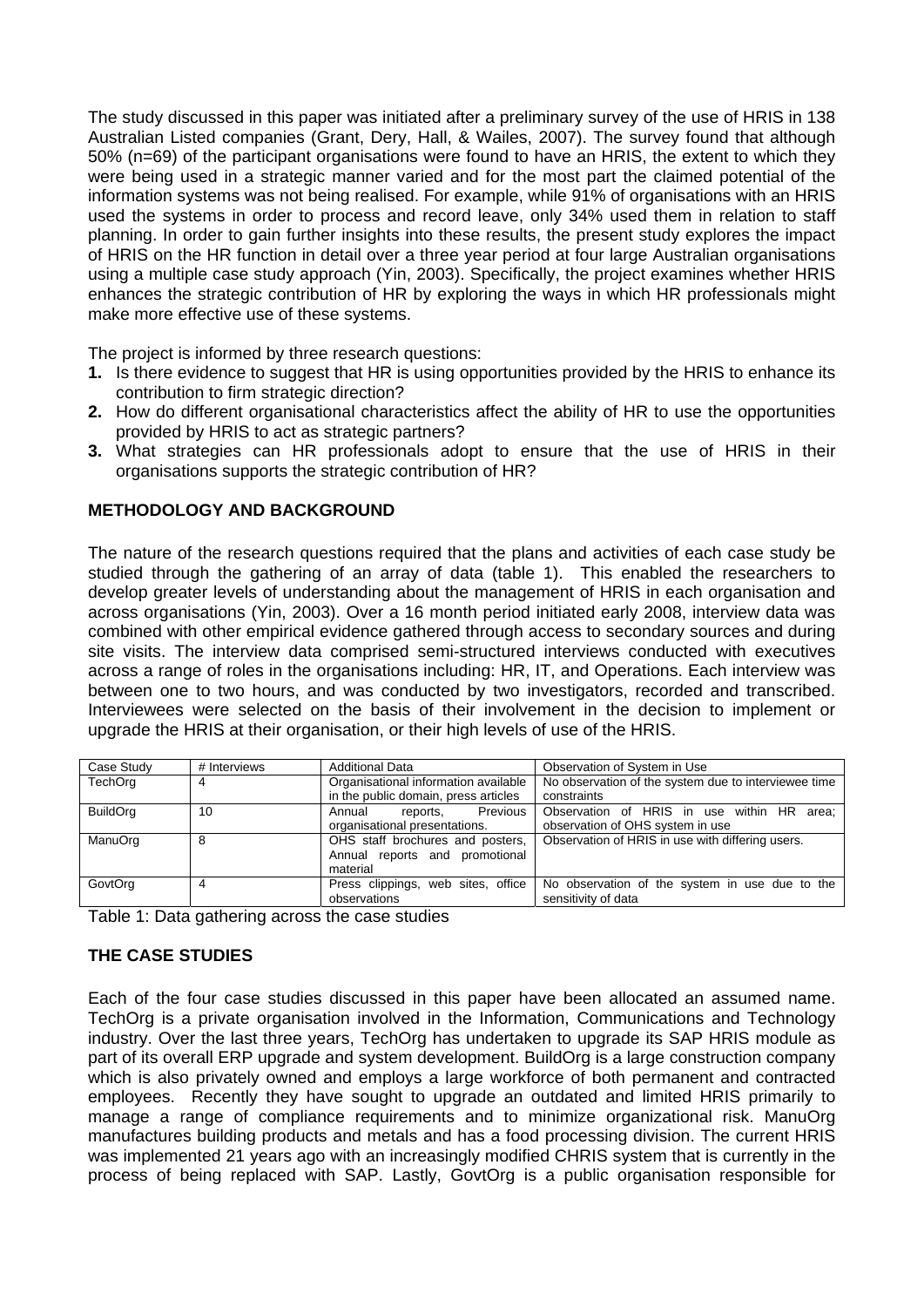security management. The organisation first implemented a proprietary HRIS in 1998 and had undertaken an upgrade in 2000 before initiating the current move to SAP in 2008.

#### **RESULTS**

The initial research findings support the results of studies by those such as Towers Perrin (2008) and Bussler and Davis (2001). Despite all four case studies stating that the implementation or upgrade of their HRIS has been undertaken with the aim of utilising functions that are of a strategic nature thereby enhancing the strategic contribution of the HR function (Beatty, 2001; Lengnick-Hall et al., 2003; Ulrich, 1997; Walker, 2001), the data suggests that progress towards making these changes is being hindered by a range of technological, managerial and organisational challenges. While some of these challenges could be attributed to the management of new technologies in general, our findings demonstrate that several are in fact specific to HR and reflect the complex nature of the management of people, the role of HR in the organisation, the allocation of resources to the HRIS, and technological issues related to the management of HR practice.

Figure 1 illustrates the anticipated challenges for management as organisations enables different levels of the HRIS capability. At a basic level of communication where the HRIS provides access to HR information, white pages, documents and forms the system is designed to automate existing processes and provide alternatives to existing time consuming HR functionality. However, as the system delivers more interactive HR functionality (eg: executive self service, rostering, superannuation management) then the complexity of the system increases costs, involves higher degrees of organisational interaction and thus higher risk. As the functionality is developed into organisational analytics and the modelling of data to support more strategic decision making and predictive qualities then the increase in both risk and costs further escalates as the process of informating (Zuboff, 1988) has the capability to transform processes. The results from this research support this framework and also adds further insights into understanding how management practices might impact the ability for the HRIS to support a more strategic contribution from HR.



Figure 1: The Promise of the HRIS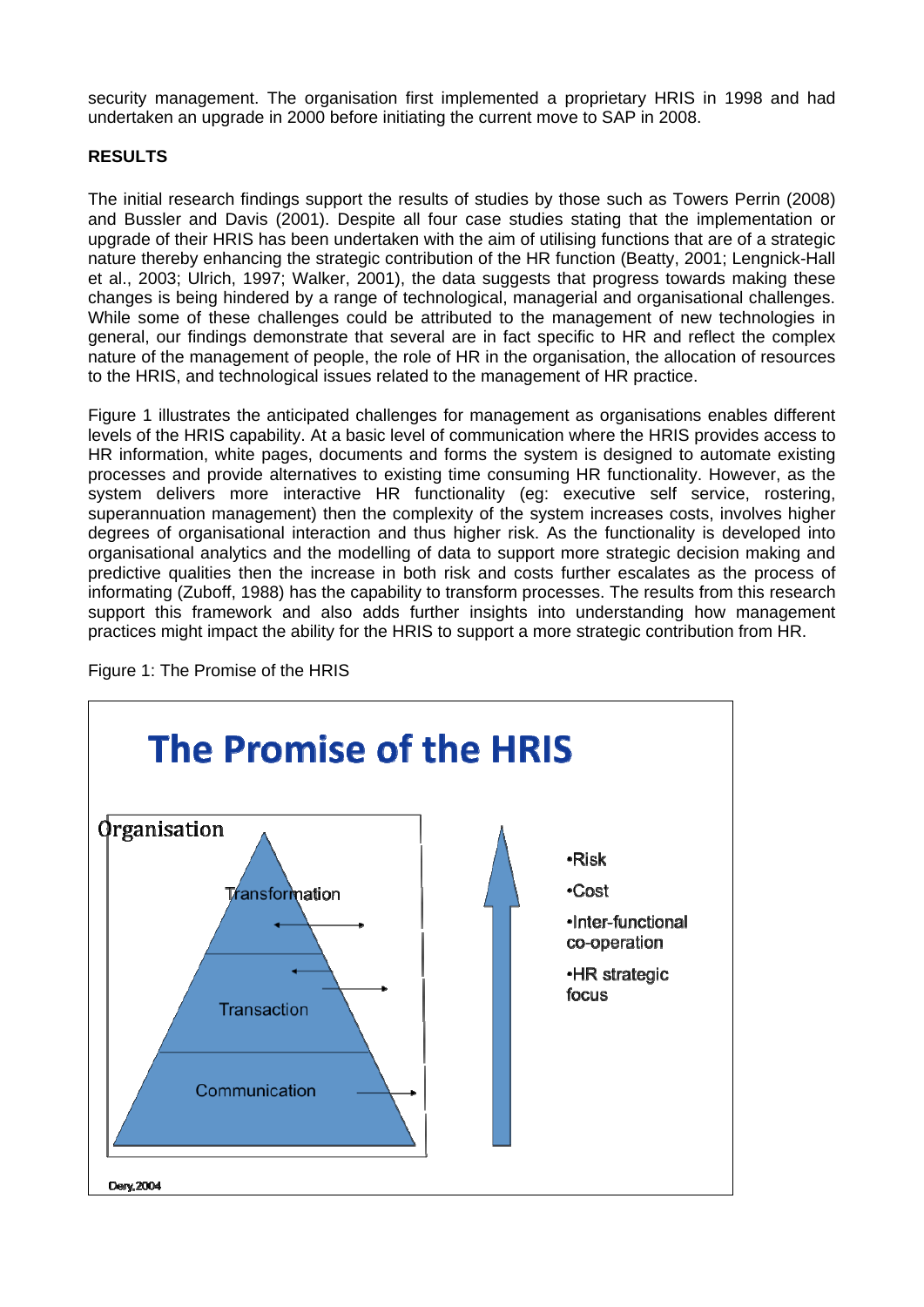The data across all the cases indicated the following three challenges for the organisations and each of these is discussed in the following section using cross-case analysis (Yin, 2003; Youndt, Snell, Dean, & Lepak, 1996).

The challenges were:

- An inconsistency in the importance attributed to HRIS resulting in difficulties in sustaining management commitment to the project and in obtaining the resources necessary to fully develop the new or upgraded HRIS.
- A tendency to underestimate the complexity of the HRIS and its impact on the behaviour and processes of the organisation.
- The barriers to user acceptance of the HRIS and the consequent underestimation of the importance of change management.

### **(i) Difficulties In Sustaining Management Attention.**

The case study organisations have variously experienced significant changes in structure, size, ownership and government. This has resulted in a shift of senior management attention away from development of the HRIS to more immediately pressing organisational issues and functional priorities. One consequence of this is the allocation of insufficient resources to the HRIS and, in some cases, the increased delegation of responsibilities to vendors and consultants.

TechOrg, a company based in the ICT sector that was recently acquired by a new parent organisation, has struggled to engage management in the upgrade of the HRIS. Financial and engineering management systems upgrades have been the main focus of management. The HRIS project, run and owned by the Human Resource department, is internally recognised as having low organisational priority: "*However the core will always be financial management systems and the things that allow our engineers and our program managers to run the calls, take the customer complaints, send them to the technician. We will certainly come a distant third to that…*" (Director of People and Culture, TechOrg). TechOrg's experience demonstrates that despite the best of intentions of HR, projects such as this, which are deemed as HR centric, can lose momentum as a result of factors beyond HR's control.

BuildOrg started to investigate HRIS more than 10 years ago and has chosen a very cautious, staged approach which has been largely inhibited by budget considerations and priorities. Thus the system has been largely devoted to automating administrative processes and communication applications. Finally in 2007 the latest attempt at a more strategically driven system gained traction with senior management and the approval was given for an upgrade. *"Because there's been an awful lot of water under the bridge to get to this point. We've had – this is the third go at actually having a crack at getting Preceda as the HR system and getting the organisational structure in. Now there was one completely failed attempt. One almost got there but then failed and now this is the (final) go at it"* (Applications Services Manager, IT).

ManuOrg also has a long history of HRIS's contained as a stand-alone system managed by the HRIS team within the HR department. Progressive changes and add-ons to the legacy system, has developed an HRIS that is complex and proprietry. Although the HRIS has been accorded salience and sufficient resources over the past 30 years, the HR manager acknowledged that the rationale for change and selection of the replacement HRIS has tended to emphasise financial, rather than strategic human resource issues. The retirement of the HR Director, who has been central to developing the current HRIS, together with the need to standardise IT systems across all the operating divisions has resulted in a call for migration to SAP and the re-positioning of HRIS management under the IT department. GovtOrg has had a similar experience in upgrading from PeopleSoft to SAP. Despite resounding confidence in the HRIS project, it is widely acknowledged that consideration for financial capabilities drove the current move to a SAP platform and as a result, the role of HR was compliance focused.

The experiences of the four case study organisations suggests that their HRIS projects tend to face a number of challenges in the allocation of resources and the securing of ongoing support from senior management. Often finance, marketing and other operational functions are being given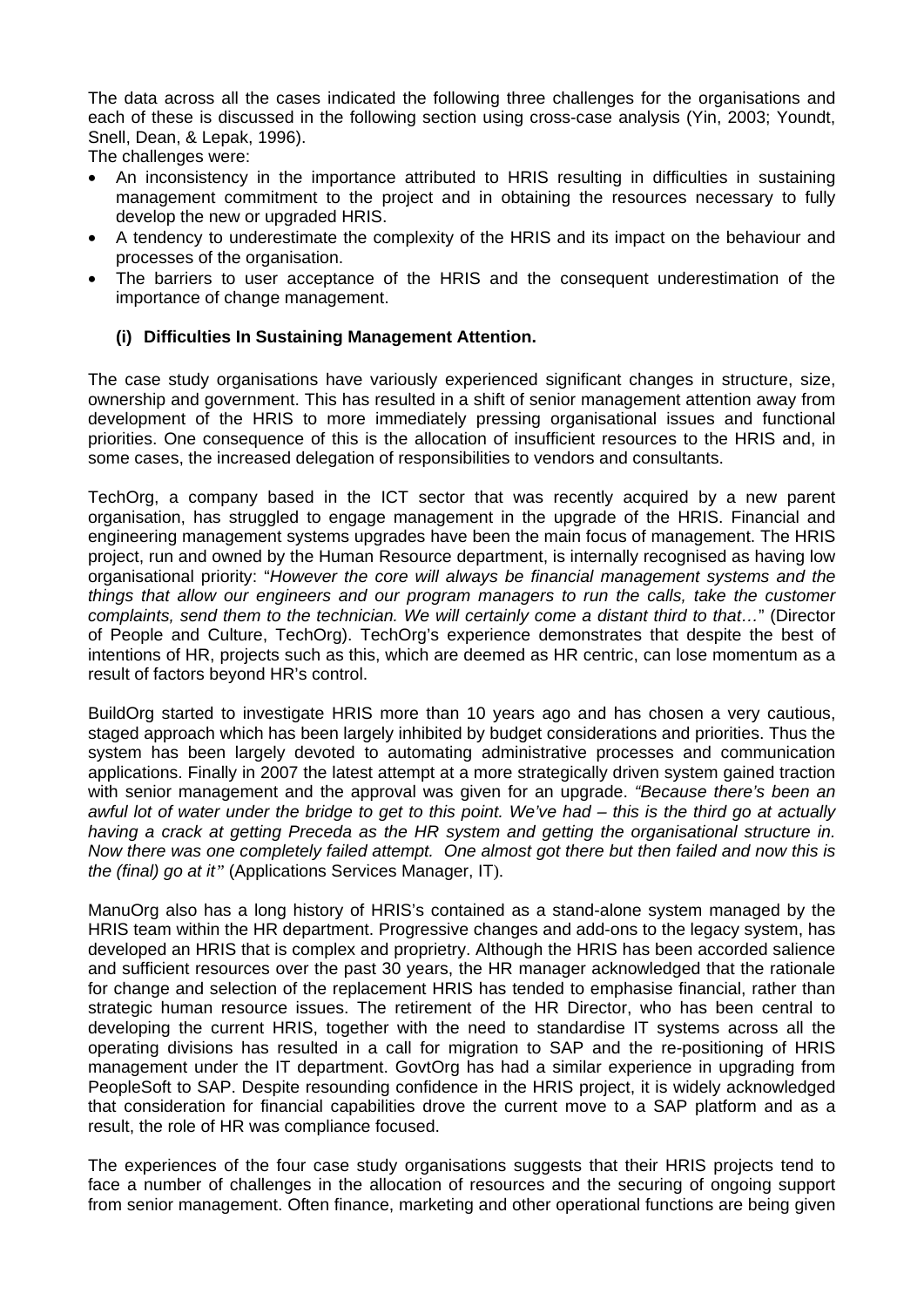greater priority. In sum, based on the empirical research to date, it could be argued that all of the organisations, and specifically the HR function within them, have faced challenges regarding their ability to maintain momentum towards the selection and implementation of a new or upgraded HRIS.

# **(ii) The Complexity of HRIS Underestimated**

The complexity of HRIS and its associated functionality appears to have been underestimated at the four case studies (Hannon, Jelf, & Brandes, 1996) and can be attributed to both technological and managerial factors. The challenge for HR management is how to manage the tension between the need to adapt practice to meet the needs of the HRIS versus customizing the technology to fit existing practices and the unpredictability involved in the management of people. Associated with this challenge is the decision of where to locate the management of the HRIS i.e. within Information Technology or as an HR technology group within HR. Our case organisations have varied responses to this dilemma, but all suggest that management of the system has significant implications for knowledge transfer between IT and HR and thus the ability to realise value from the HRIS.

ManuOrg has maintained a number of legacy add-ons and proprietary upgrades to their CHRIS system. The current project is attempting to simplify and standardise systems into a standard IT platform that can be more easily supported but is finding it difficult to align the needs associated with its range of operating companies within one HRIS. The organisation realises that with its selection of a new and alternative HRIS vendor (SAP), there will be considerable compatibility issues with data migration. Accordingly, the transactional and menial activities for HR will increase prior to implementation, as existing data and codes are modified, and therefore the time required for data migration is expected to be significant. The complexity associated with the new system has compelled the organisation to implement it in a 'big bang' manner. *"There are too many interdependent processes and that we really have to make the entire change of payroll for Australia and New Zealand at the one time"* (Manager HR and Payroll Services).

The project based nature of BuildOrg's work means that the organisational structure is based more on projects and individuals rather than positions (typical of most organisations) thus requiring significant deviances away from the vanilla HRIS model. In addition, similar to ManuOrg, this organisation is faced with the difficulty of trying to establish one central system which can be considered as a single source of truth from legacy systems which currently do not interface well. This has resulted in significant challenges around the compatibility and integration of data. BuildOrg has also experienced challenges with some of the functionality within the new system, particularly in relation to online leave applications *"which is probably why we've decided to not go forward with the (leave submissions) online; that's a little bit in the too hard basket at the moment as to how it's going to work"* (Corporate HR Advisor).

Both GovtOrg and TechOrg have faced challenges with the management of rosters, schedules and allowances. Both organisations have complex systems of allocating people to tasks and projects resulting in complexity leading to demands for additional functionality from the HRIS. In addition both companies have relationships with vendors that are viewed as potentially risky due to the degree of dependence for delivery of critical HR functionality. Such potential risks and possible delays are believed to stem from concerns that the vendor may be unable to address the added demands for additional functionality that GovtOrg (in particular) has put forward under present contractual arrangements. These contractual concerns along with workforce planning issues, have added to the complexity of the selection, implementation and use of the HRIS's.

#### **(iii)Barriers to Acceptance of HRIS and the Importance of Change Management**

The third challenge which has hindered the ability of our case study organisations to realise the potential of their HRIS arises from barriers associated with the acceptance of the new or upgraded HRIS among key end-users of the system and the importance attached to managing the change processes associated with its implementation and introduction. Further, obtaining organisational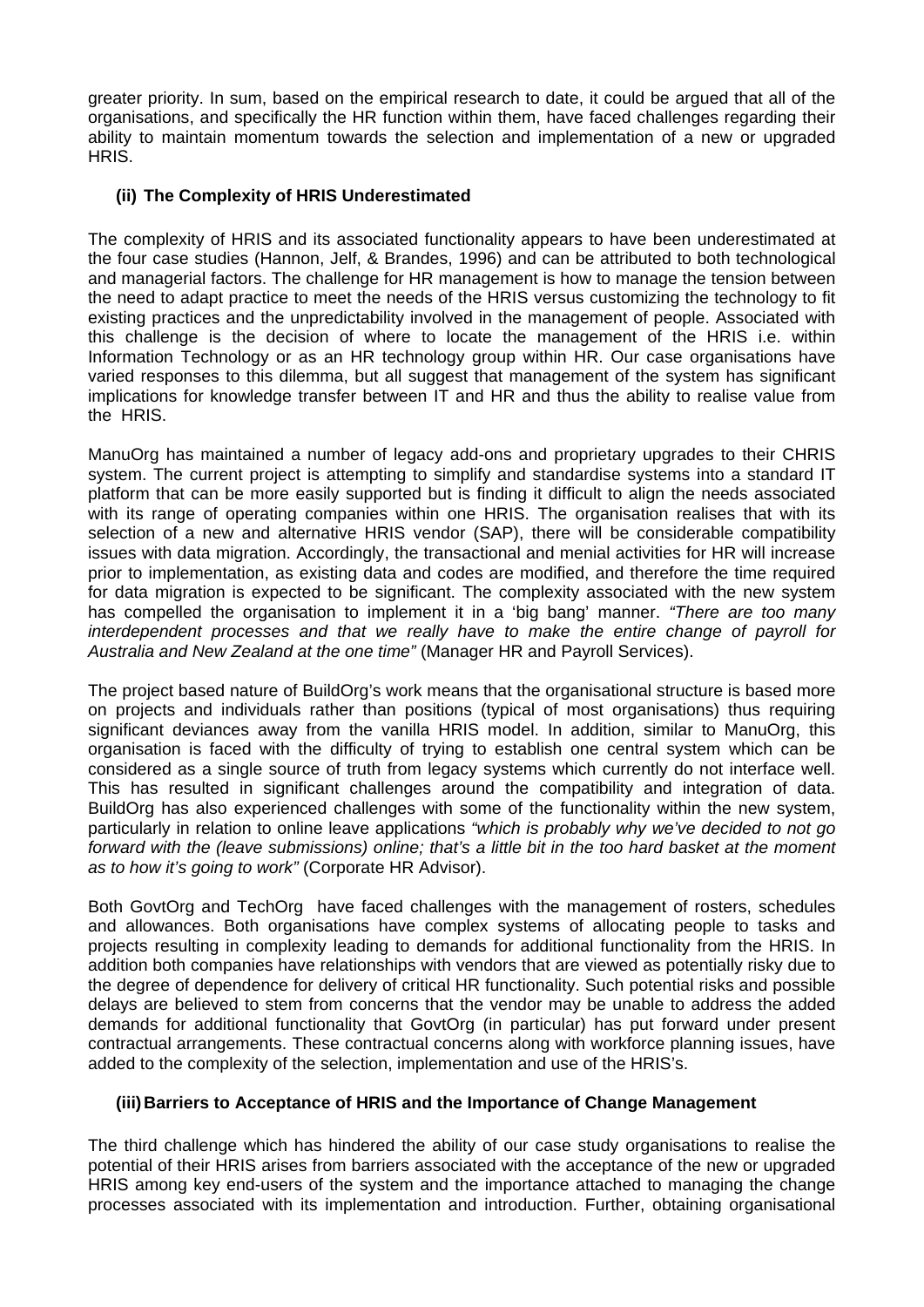'buy-in' regarding the strategic contribution of the HRIS has, in some cases, been hindered by scepticism, a lack of understanding, insufficient management commitment, and fears that existing modes of work will be changed and result in, for example, job loss or altered leave entitlements and shift arrangements.

The lack of organisation and management buy-in has been a significant challenge for each of our cases. As a senior executive at ManuOrg suggested: "*The biggest issue I believe is going to be the change management… Most [ManuOrg] employees are going to notice that and more than notice. They're going to see a significant change in the way that they supply information, get information, gain approvals.It's a big challenge for us at the moment to try and get people in the business into this online environment. Some people really love it, other people really hate it. There's (a) lack of understanding of the change needed but also an explicit concern for the need to manage change."* 

The challenges for GovtOrg in managing change are centred on the need to re-focus expectations. With the explicit desire to establish a single source of truth, the organisation has commissioned the HRIS project The ability for the organisation to achieve this relies on the ability to manage expectations: "*But we've also got to manage the expectation that this is not the silver bullet to everything. This is simply a system. A system, in and of itself, doesn't actually resolve issues or processes or anything else.*" (National Director of People and Place). This same manager further believed this process and challenge would greatly impact the overall acceptance of the system and thus was focussed on the implementation process. *"If this process experiences issues and additional complications, or just 'goes wrong' [then] you can almost smell the end of SAP or its user acceptance within customers."* 

Acceptance of the HRIS has also presented problems for TechOrg however user resistance has not been as significant as evidenced in the other cases. Employees largely work in distributed teams in a high- tech environment and thus are comfortable with a more virtual relationship with the organisation and the stochastic nature of the industry. However, despite this environment, recent changes around pay cycles generated significant resistance that was unanticipated by management signalling that changes to the HRIS that directly impact employees such as pay may require significant more attention to change management than TechCo has traditionally been used to.

#### **DISCUSSION AND CONCLUSIONS**

Initial findings from our four case studies suggest that although new or upgraded HRIS systems are being used to automate and devolve routine administrative and compliance functions traditionally performed by the HR function, the potential for this technology to be used in ways that contribute to the strategic direction of the organisation is not being realised. More specifically, our results suggest that the opportunity to enhance HR's role as strategic partner as a result of the use of HRIS is being hindered by three main challenges. The first challenge relates to the ability to maintain the levels of senior management commitment and resources needed to implement and manage new or upgraded HRIS. The second concerns managing the complexity of the HRIS and its associated functionality. The third challenge stems from barriers associated with the acceptance of HRIS among key managers and employees along with the importance attached to managing the change processes associated with the implementation and introduction of the new or upgraded systems.

These challenges demonstrate that the material, functional characteristics of technologies such as HRIS are complex and make them difficult to introduce and operate. At the same time, and in line with a social constructionist approach to the study of technology each of the challenges illustrates that how and when a technology is used is also determined by the agency of its users and the social context within which it is adopted (Orlikowski et al., 2001). In sum, only through an appreciation of both the material and the social can a more informed understanding of the challenges that surround HRIS implementation and operation be obtained. In this respect, our findings are in contrast to the more technological deterministic view of earlier studies of HRIS that suggest that it is simply the technology itself which has implications for the changing role of HR.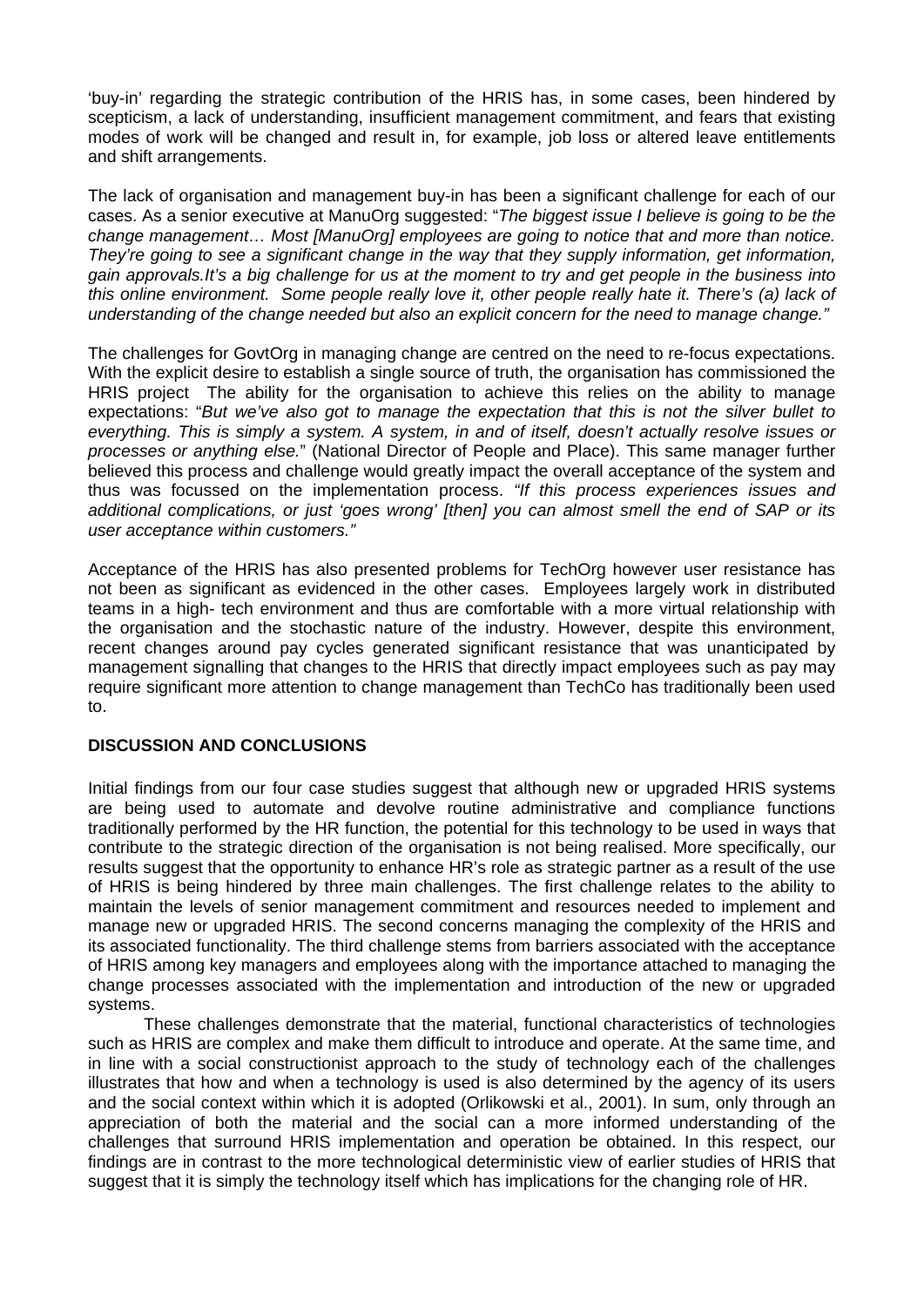It can be seen then that the social context of HRIS plays an important role in shaping user perceptions and behaviour (Orlikowski, 2000). From a technologies-in-practice perspective (Dery et al, 2006) user interactions with the 'facilities', 'norms', and 'interpretative schemes' associated with HRIS are affected not only by its technological complexity, but also by problems concerning the management of, and commitment to, its implementation. These socio-contextual factors are compounded by the fact that each case study organisation has experienced significant change, for example in ownership and structure.

Underlying the three challenges is the issue of how various social groups, or key actors involved in the implementation and use of HRIS bring to bear their own interests and thus interpretations of the system and what it does. As a result of this process, the design, selection and use of HRIS are shown in this study to be subject to contestation as a range of meanings are attached to the technology that either undermine or highlight its perceived value and significance and which impact on the extent to which it is to be used in a strategic or more administrative fashion. Significantly, the study suggests that interpretations which run counter to HRIS being used in ways that realise its strategic potential are currently winning the day. Overcoming these interpretations of HRIS and replacing them with one that leads to its being used to inform business strategy requires organisations to identify and systematically address the three challenges we have identified. Until this takes place, the potential of HRIS to enhance the strategic role of the HR function is likely to remain unrealised and with increased opportunities for automation and the corresponding opportunities for outsourcing, the organisational role for HR is in danger of being diminished

#### . **REFERENCES**

- Ball, K. S. 2001. The use of human resource information systems: a survey. *Personnel Review*, 30(5/6): 677-693.
- Barney, J. B., & Wright, P. M. 1998. On becoming a strategic partner: The role of human resources in gaining competitive advantage. *Human Resource Management*, 37(1): 31-46.
- Barron, M., Chhabra, D., Hanscome, R., & Henson, R. 2004. Exclusive Panel Discussion: Tips and Trends in HRIS. *HR Focus*, 81(5): 6-7.
- Beatty, B. D. 2001. A Framework for Transforming Your HR Function. In A. J. Walker, & T. Perrin (Eds.), *Web-Based Human Resources: the technologies and trends that are transforming HR*: 150-172. New York: McGraw-Hill.
- Becker, B. E., Huselid, M. A., & Ulrich, D. 2001. *The HR scorecard: linking people, strategy, and performance* Boston: Harvard Business School Press
- Bee, F., & Bee, R. 2002. *Managing Information and Statistics* London: Chartered Institute of Personnel and Development
- Broderick, R., & Boudreau, J. W. 1992. Human resource management, information technology, and the competitive edge. *Academy of Management Executive*, 6(2): 7-17.
- Brown, D. 2002. eHR victim of unrealistic expectations. *Canadian HR Reporter*, 15(5): 1.
- Bussler, L., & Davis, E. 2001. Information Systems: The Quiet Revolution in Human Resource Management *Journal of Computer Information Systems*, 42(2): 17-20.
- Dery, K., Hall, R., & Wailes, N. 2006. ERPs as 'technologies-in-practice': social construction, materiality and the role of organisational factors. *New Technology, Work and Employment*, 21(3): 229-241.
- Grant, D., Dery, K., Hall, R., & Wailes, N. 2007. Human Resource Information Systems Usage in Australian Firms: a survey Mimeo: University of Sydney
- Grint, K., & Woolgar, S. 1997. *The Machine at Work: Technology, Work and Organisation*  Cambridge: Polity Press.
- Gueutal, H. G. 2003. The Brave New World of E-HR. *Advances in Human Performance and Cognitive Engineering Research* 3: 13-36.
- Hannon, J., Jelf, G., & Brandes, D. 1996. Human resource information systems: operational issues and strategic considerations in a global environment. *International Journal of Human Resource Management*, 7(1): 245-269.